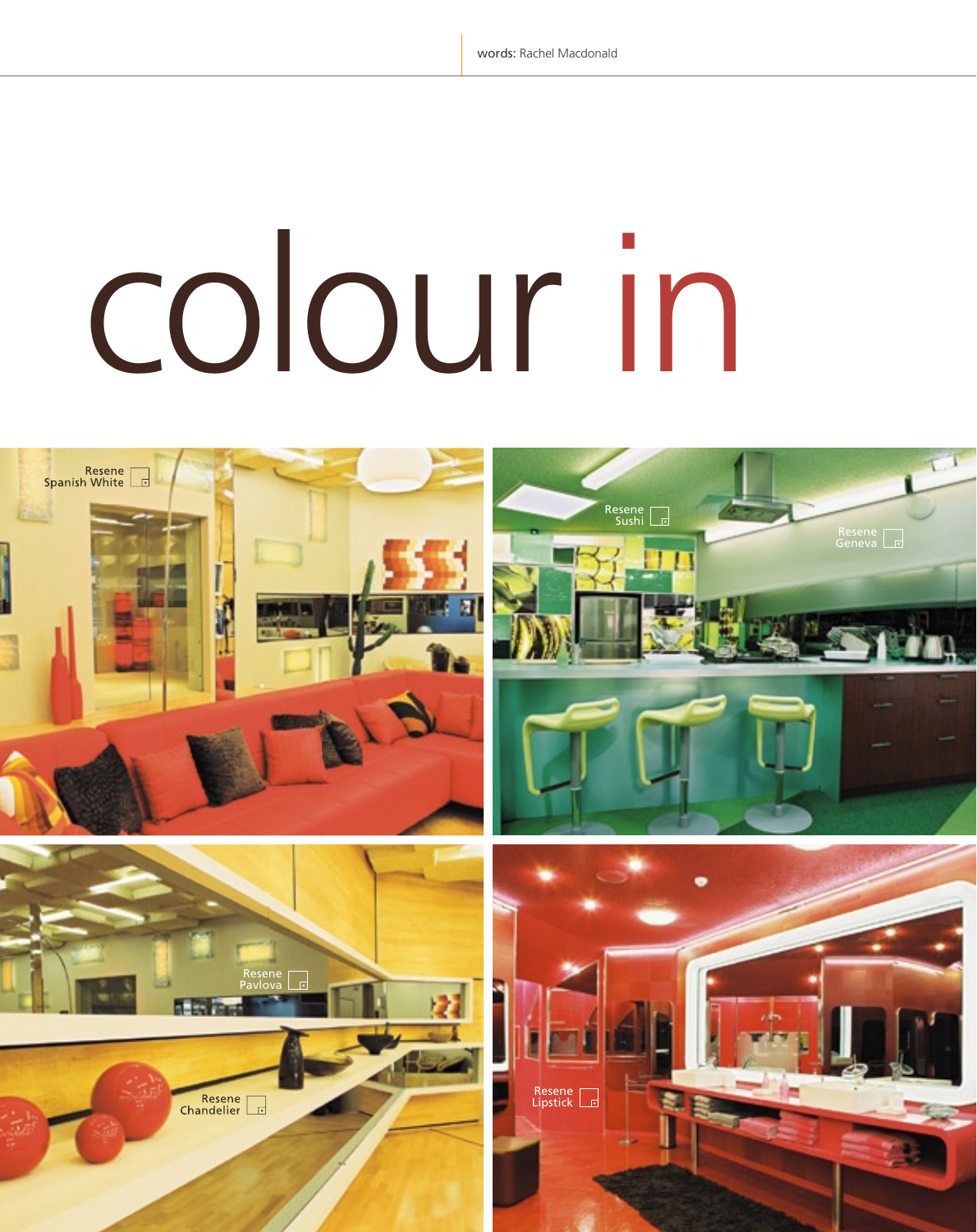We see them every day, right there in front of us. On the road, on the pavement and in the shopfronts. On the television and in the pages of the magazines. In clothes, on cars, on cellphones. In textiles, in paints, in furniture and fittings. They're this season's colours, but what are they?

According to the experts, the summer season in fashion will be one of fresh colours, with the emphasis remaining on the femininity we've enjoyed over the last couple of seasons. It'll be a time of greens, pinks and aquas, of pastels, metallics and the glacial tones you find in the edge of cut glass.

This will flow through into interiors, complemented by chocolate, which will also remain big, but moving off towards espresso and cinnamon; and rich berry colours – aubergine, grape and plum – will warm up minimalist modern homes. The earthy shades will still be there, but it's uncertain how long they'll stay. And, overall, keep an eye out for the resurrection of pattern to complement an ongoing fascination with texture.

The thing is, how do the experts know all this? Many point out that we take our lead in questions such as colour from current European trends.

"We keep an eye on a wide range of design industries – from fashion to automotive – and draw on colour predictions from Europe and America," says Dianne Connell from Resene, explaining how the paint company develops its ongoing colourways. "However, while we are influenced by overseas markets, we add our own final touches. We have to live with colour in our own environment, so it's inevitable that we customise international trends for New Zealand and Australia."

# Atelier Textiles' Rebecca Bowering agrees.

"We look to Europe, but tend to do our own thing. Take dark colours, for example. In some homes, they're being used to accent taupes and traditionals, whereas in others they're being used with strong, vibrant shades. Overall, we like neutrals and use colour for accent, rather than taking on colour on the scale popular in Europe, but having said that, people are becoming braver. We're seeing a lot of interest in how Indian colours are put together, as well as in the African themes that were popular last year and still continue strongly. There's also a leaning towards combinations such as burnt orange and chocolate that have almost a Pacifika flavour."

# how to choose the perfect paint colour…

When buying paint, remember the more there is of a colour, the darker it looks. It pays to try your colour with a testpot to make sure it looks right.

Colours are influenced by adjacent shades. Use a grey isolator (get one free from your Resene ColorShop) to isolate your colour, so that you can evaluate it against a neutral backdrop.

Exterior plaster finishes should generally be coated in a paint with a reflective value of more than  $40\%$  -100% is highly reflective (such as white), while 1% is the least reflective, darker colours.

When it comes to developing a colour scheme, there are suggestions of what goes with what on the back of each chip in the Resene The Range fandeck to get you started. The colour wheel is also useful for inspiration, and many Resene ColorShops have Resene Colour Professionals in-house – just ask. Resene EzyPaint virtual painting software is also a great way to see what your scheme might look like. Simply download the software free from www.resene.co.nz (NZ) or www.resene.com.au (Aust), or borrow or buy a copy from any Resene ColorShop. Then, try painting more than 2500 colours onto more than 230 gallery images or your own project.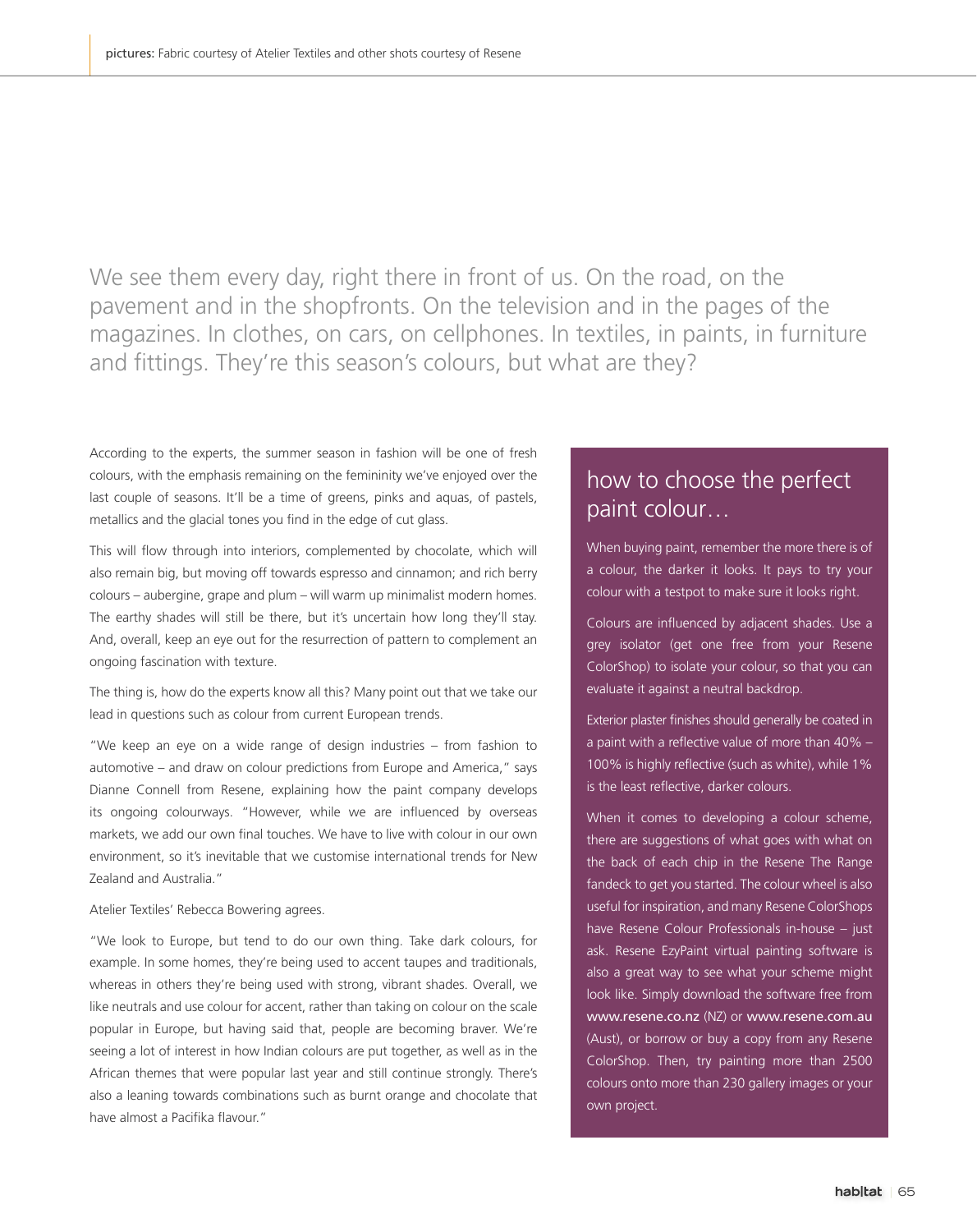

Roy Lissiman, of Lissiman Design, sees two key trends taking place at the moment, one giving way to the other. On its way out is the last of the Mediterranean phase, with its terracotta, warm cream and sand, accented by blue. He sees this being superceded by a local version of minimalism – a move towards pale, uncluttered interiors, with contrasting surfaces and metallic finishes. He links this to an increase in apartment living, and points out that it runs a risk of becoming cold and impersonal without the use of colour. And it should be fresh, clear colour, he says – smaller living spaces can become claustrophobic in warmer climates if very dark colours are allowed to prevail.

Amidst all this choice and all this informed speculation, we shouldn't lose sight of one thing. Colour is emotional. Take a look at the next season's colours as they unfold, take on board what's relevant to you, and use it in a way that suits you too.

### the science of colour forecasting

Social and environmental factors, such as those observed by Roy Lissiman, are two key elements in INVISTA's colour forecasting. In Asia Pacific, this job falls to Judy-Lea Engel, who takes an analytical approach to predicting future trends.

"We tend to look at 10 trends when we're assessing likely colour directions," she explains. "Five of them are trend indicators and we look to these repeatedly for colour direction. The other five are emerging trends that are having an effect at the moment, but may fade away in the

future or may become permanent indicators. The thing to remember is that colour evolves – it doesn't just turn up from year to year. Some colours hang around, change and then fade away; others are enduring, but almost all move through the design spectrum, starting with fashion and accessories, and moving to interiors and housewares."

That's why fashion is the first of her key indicators. What's more, it incorporates not just colour itself, but also texture, transparency, layering and the myriad other elements that this industry brings to the home design market.

## Her second key indicator is entertainment. Really?

"Look at the impact *Austin Powers* had on the popularity of retro influences, bright colours and bold shapes," says Judy-Lea. "Look how the success of *The Matrix* drove the shape of Ray Ban glasses. We're also seeing whole colourways in makeup being designed around prominent actresses. We're seeing orange coming through in interiors, and Nemo is orange…"

Thirdly, there's the socio-economic indicator. She uses as an example World War II. For the duration of the war and its immediate aftermath, khaki and grey, in simple shapes, were prevalent. Following the declaration of peace, the reappearance of nylons drove hemlines up, and masses of fabric appeared in skirts in a display of excess that was a direct reaction to the years of deprivation. She saw the same thing happening after 9/11, when interior colours and design gravitated back to neutral, zen palettes as people sought peace within themselves.

Above: Boras Cotton, Malaga, from Atelier.